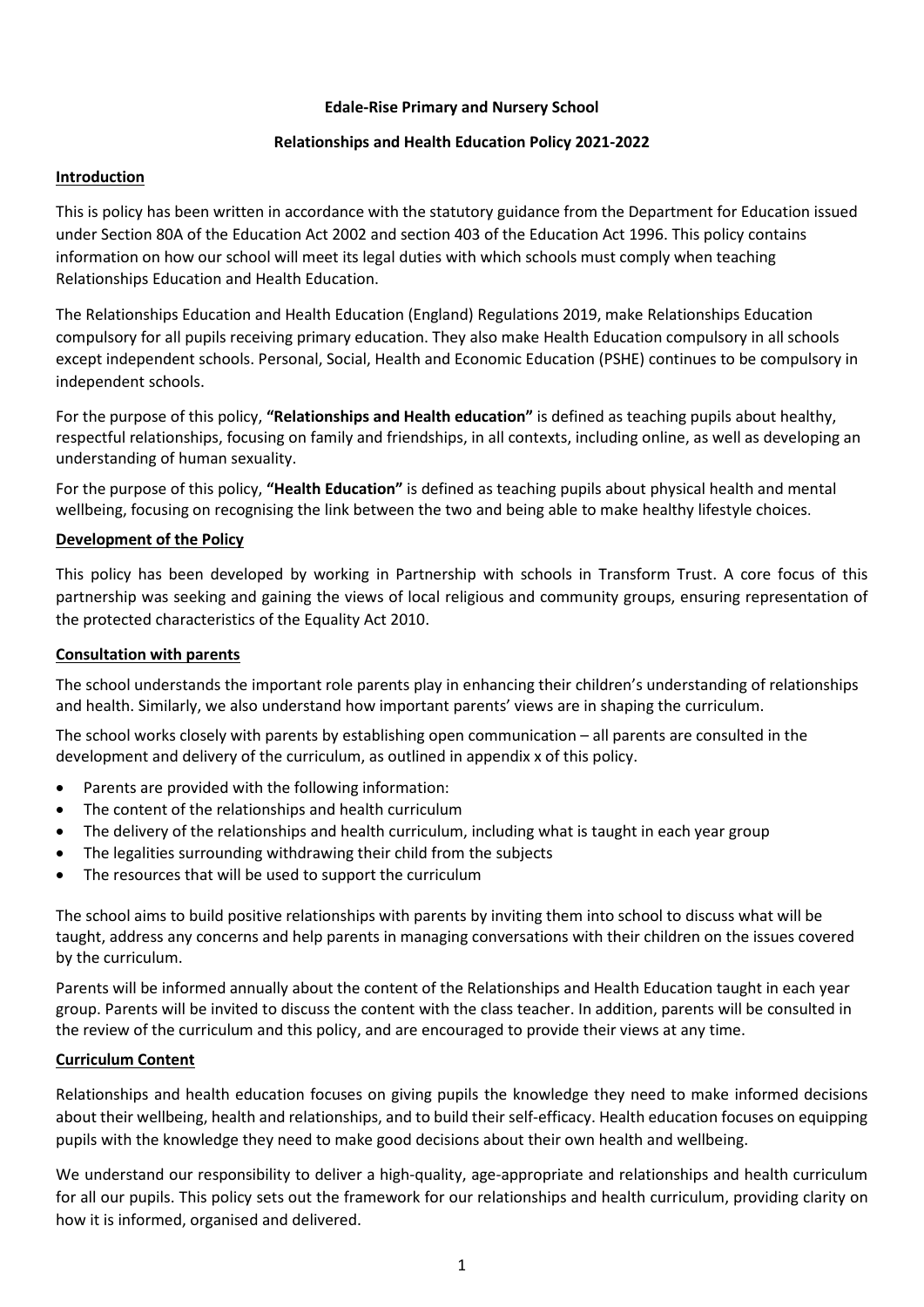## **Relationships Education**

The focus in primary school should be on teaching the fundamental building blocks and characteristics of positive relationships, with particular reference to

- Families and people who care about me
- Caring friendships
- Respectful relationships
- Online relationships
- Being safe

See table below for the content laid out in the DfE Guidance:

| <b>Families</b> | That families are important for children growing up because they can give love, security and<br>٠<br>stability                                                                                                                                                |
|-----------------|---------------------------------------------------------------------------------------------------------------------------------------------------------------------------------------------------------------------------------------------------------------|
|                 | The characteristics of healthy family life, commitment to each other, including in times of<br>$\bullet$<br>difficulty, protection and care for children and other family members, the importance of<br>spending time together and sharing each other's lives |
|                 | That others' families, either in school or in the wider world, sometimes look different from their<br>$\bullet$<br>family, but that they should respect those differences and know that other children's families<br>are also characterised by love and care  |
|                 | That stable, caring relationships, which may be of different types, are at the heart of happy<br>$\bullet$<br>families, and are important for children's security as they grow up                                                                             |
|                 | That marriage represents a formal and legally recognised commitment of two people to each<br>$\bullet$<br>other which is intended to be lifelong                                                                                                              |
|                 | How to recognise if family relationships are making them feel unhappy or unsafe, and how to<br>٠<br>seek help or advice from others if needed                                                                                                                 |
|                 |                                                                                                                                                                                                                                                               |

| Caring<br>Relationships     | How important friendships are in making us feel happy and secure, and how people choose<br>$\bullet$<br>and make friends<br>The characteristics of friendships, including mutual respect, truthfulness, trustworthiness,<br>$\bullet$<br>loyalty, kindness, generosity, trust, sharing interests and experiences and support with<br>problems and difficulties<br>That healthy friendships are positive and welcoming towards others, and do not make others<br>$\bullet$<br>feel lonely or excluded<br>That most friendships have ups and downs, and that these can often be worked through so<br>$\bullet$<br>that the friendship is repaired or even strengthened, and that resorting to violence is never<br>right<br>How to recognise who to trust and who not to trust, how to judge when a friendship is making<br>$\bullet$<br>them feel unhappy or uncomfortable, managing conflict, how to manage these situations and |
|-----------------------------|----------------------------------------------------------------------------------------------------------------------------------------------------------------------------------------------------------------------------------------------------------------------------------------------------------------------------------------------------------------------------------------------------------------------------------------------------------------------------------------------------------------------------------------------------------------------------------------------------------------------------------------------------------------------------------------------------------------------------------------------------------------------------------------------------------------------------------------------------------------------------------------------------------------------------------|
|                             | how to seek help or advice from others, if needed                                                                                                                                                                                                                                                                                                                                                                                                                                                                                                                                                                                                                                                                                                                                                                                                                                                                                |
| Respectful<br>Relationships | The importance of respecting others, even when they are very different from them (for example,<br>physically, in character, personality or backgrounds), or make different choices or have different<br>preferences or beliefs                                                                                                                                                                                                                                                                                                                                                                                                                                                                                                                                                                                                                                                                                                   |
|                             | Practical steps they can take in a range of different contexts to improve or support respectful<br>relationships                                                                                                                                                                                                                                                                                                                                                                                                                                                                                                                                                                                                                                                                                                                                                                                                                 |
|                             | The conventions of courtesy and manners                                                                                                                                                                                                                                                                                                                                                                                                                                                                                                                                                                                                                                                                                                                                                                                                                                                                                          |
|                             | The importance of self-respect and how this links to their own happiness                                                                                                                                                                                                                                                                                                                                                                                                                                                                                                                                                                                                                                                                                                                                                                                                                                                         |
|                             | That in school and in wider society they can expect to be treated with respect by others, and<br>that in turn they should show due respect to others, including those in positions of authority                                                                                                                                                                                                                                                                                                                                                                                                                                                                                                                                                                                                                                                                                                                                  |
|                             | About different types of bullying (including cyberbullying), the impact of bullying, responsibilities<br>of bystanders (primarily reporting bullying to an adult) and how to get help                                                                                                                                                                                                                                                                                                                                                                                                                                                                                                                                                                                                                                                                                                                                            |
|                             | What a stereotype is, and how stereotypes can be unfair, negative or destructive<br>$\bullet$                                                                                                                                                                                                                                                                                                                                                                                                                                                                                                                                                                                                                                                                                                                                                                                                                                    |
|                             | The importance of permission-seeking and giving in relationships with friends, peers and adults                                                                                                                                                                                                                                                                                                                                                                                                                                                                                                                                                                                                                                                                                                                                                                                                                                  |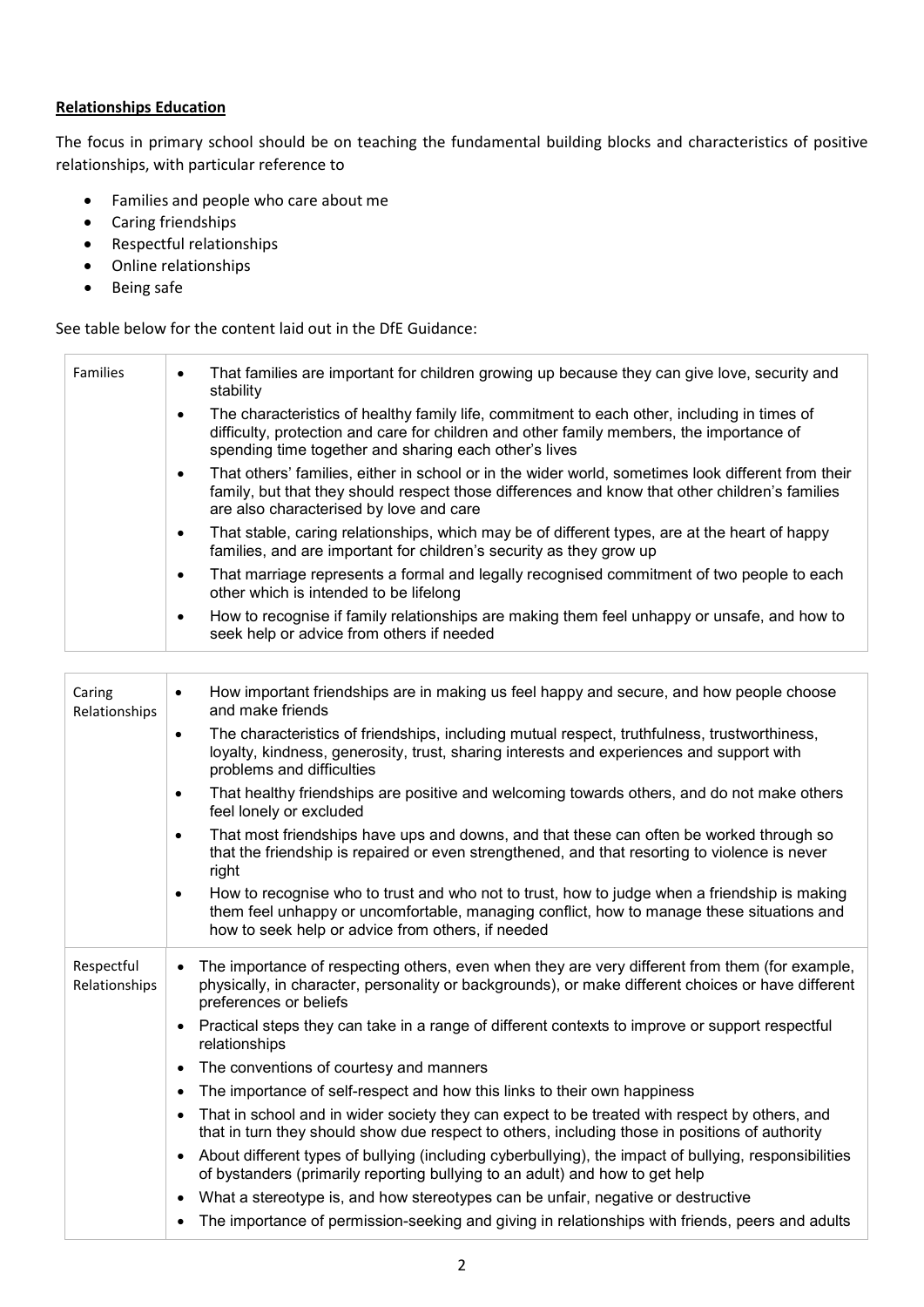|            | That people sometimes behave differently online, including by pretending to be someone they<br>are not                                                                                   |
|------------|------------------------------------------------------------------------------------------------------------------------------------------------------------------------------------------|
|            | That the same principles apply to online relationships as to face-to face relationships, including<br>the importance of respect for others online including when we are anonymous        |
|            | The rules and principles for keeping safe online, how to recognise risks, harmful content and<br>contact, and how to report them                                                         |
|            | How to critically consider their online friendships and sources of information including<br>awareness of the risks associated with people they have never met                            |
|            | How information and data is shared and used online                                                                                                                                       |
| Being safe | What sorts of boundaries are appropriate in friendships with peers and others (including in a<br>$\bullet$<br>digital context)                                                           |
|            | About the concept of privacy and the implications of it for both children and adults; including that<br>$\bullet$<br>it is not always right to keep secrets if they relate to being safe |
|            | That each person's body belongs to them, and the differences between appropriate and<br>$\bullet$<br>inappropriate or unsafe physical, and other, contact                                |
|            | How to respond safely and appropriately to adults they may encounter (in all contexts, including<br>$\bullet$<br>online) whom they do not know                                           |
|            | How to recognise and report feelings of being unsafe or feeling bad about any adult<br>$\bullet$                                                                                         |
|            | How to ask for advice or help for themselves or others, and to keep trying until they are heard<br>$\bullet$                                                                             |
|            | How to report concerns or abuse, and the vocabulary and confidence needed to do so<br>$\bullet$                                                                                          |
|            | Where to get advice e.g. family, school and/or other sources                                                                                                                             |

# **Health Education**

The aim of teaching pupils about physical health and mental wellbeing is to give them the information that they need to make good decisions about their own health and wellbeing. It should enable them to recognise what is normal and what is an issue in themselves and others and, when issues arise, know how to seek support as early as possible from appropriate sources.

- Mental well -being
- Internet safety and harms
- Physical health and fitness
- Healthy eating
- Drugs alcohol and tobacco
- Health and prevention
- Basic first aid
- Changing adolescent body

See table below for the content laid out in the DfE Guidance: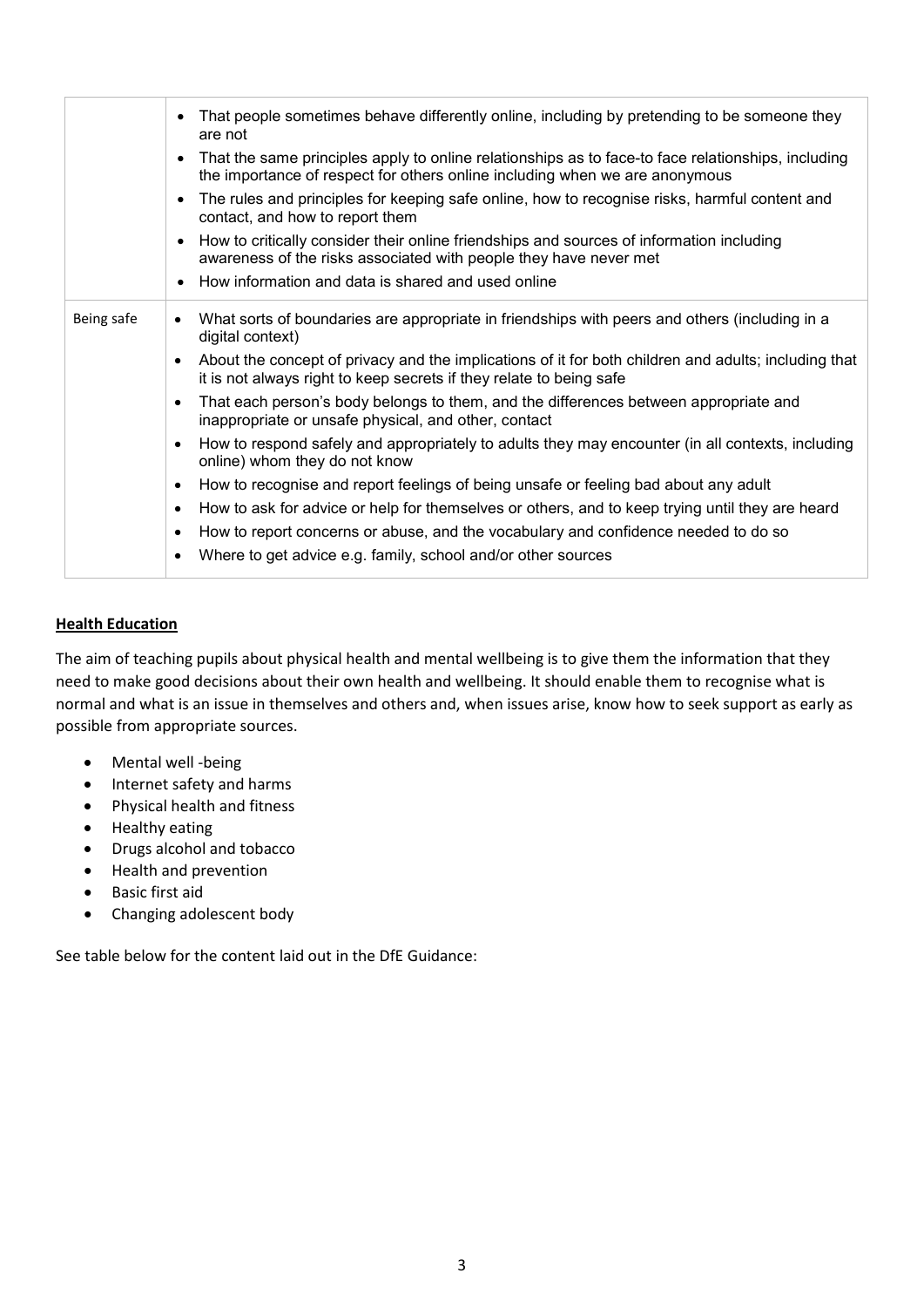| Mental<br>wellbeing               | Mental wellbeing is a normal part of daily life, in the same way as physical health.<br>$\bullet$<br>There is a normal range of emotions (e.g. happiness, sadness, anger, fear, surprise, nervousness) and<br>$\bullet$<br>scale of emotions that all humans experience in relation to different experiences and situations.<br>How to recognise and talk about their emotions, including having a varied vocabulary of words to use<br>$\bullet$<br>when talking about their own and others' feelings.<br>How to judge whether what they are feeling and how they are behaving is appropriate and<br>$\bullet$<br>proportionate.<br>The benefits of physical exercise, time outdoors, community participation, voluntary and service-based<br>$\bullet$<br>activity on mental wellbeing and happiness.<br>Simple self-care techniques, including the importance of rest, time spent with friends and family and the<br>$\bullet$<br>benefits of hobbies and interests.<br>Isolation and loneliness can affect children and that it is very important for children to discuss their<br>$\bullet$<br>feelings with an adult and seek support.<br>Bullying (including cyberbullying) has a negative and often lasting impact on mental wellbeing.<br>$\bullet$<br>Where and how to seek support (including recognising the triggers for seeking support), including whom<br>$\bullet$<br>in school they should speak to if they are worried about their own or someone else's mental wellbeing<br>or ability to control their emotions (including issues arising online).<br>It is common for people to experience mental ill health. For many people who do, the problems can be<br>$\bullet$<br>resolved if the right support is made available, especially if accessed early enough. |
|-----------------------------------|---------------------------------------------------------------------------------------------------------------------------------------------------------------------------------------------------------------------------------------------------------------------------------------------------------------------------------------------------------------------------------------------------------------------------------------------------------------------------------------------------------------------------------------------------------------------------------------------------------------------------------------------------------------------------------------------------------------------------------------------------------------------------------------------------------------------------------------------------------------------------------------------------------------------------------------------------------------------------------------------------------------------------------------------------------------------------------------------------------------------------------------------------------------------------------------------------------------------------------------------------------------------------------------------------------------------------------------------------------------------------------------------------------------------------------------------------------------------------------------------------------------------------------------------------------------------------------------------------------------------------------------------------------------------------------------------------------------------------------------------------------------------------------------|
| Internet<br>safety and<br>harms   | For most people the internet is an integral part of life and has many benefits.<br>$\bullet$<br>About the benefits of rationing time spent online, the risks of excessive time spent on electronic devices<br>$\bullet$<br>and the impact of positive and negative content online on their own and others' mental and physical<br>wellbeing.<br>How to consider the effect of their online actions on others and know how to recognise and display<br>$\bullet$<br>respectful behaviour online and the importance of keeping personal information private.<br>why social media, some computer games and online gaming, for example, are age restricted.<br>$\bullet$<br>the internet can also be a negative place where online abuse, trolling, bullying and harassment can take<br>$\bullet$<br>place, which can have a negative impact on mental health.<br>How to be a discerning consumer of information online including understanding that information,<br>$\bullet$<br>including that from search engines, is ranked, selected and targeted.<br>Where and how to report concerns and get support with issues online<br>$\bullet$                                                                                                                                                                                                                                                                                                                                                                                                                                                                                                                                                                                                                                               |
| Physical<br>Health and<br>Fitness | The characteristics and mental and physical benefits of an active lifestyle.<br>$\bullet$<br>The importance of building regular exercise into daily and weekly routines and how to achieve this; for<br>$\bullet$<br>example walking or cycling to school, a daily active mile or other forms of regular, vigorous exercise.<br>The risks associated with an inactive lifestyle (including obesity).<br>$\bullet$<br>How and when to seek support including which adults to speak to in school if they are worried about<br>$\bullet$<br>their health.                                                                                                                                                                                                                                                                                                                                                                                                                                                                                                                                                                                                                                                                                                                                                                                                                                                                                                                                                                                                                                                                                                                                                                                                                                |
| <b>Health Eating</b>              | What constitutes a healthy diet (including understanding calories and other nutritional content).<br>$\bullet$<br>The principles of planning and preparing a range of healthy meals.<br>$\bullet$<br>The characteristics of a poor diet and risks associated with unhealthy eating (including, for example,<br>$\bullet$<br>obesity and tooth decay) and other behaviours (e.g. the impact of alcohol on diet or health).                                                                                                                                                                                                                                                                                                                                                                                                                                                                                                                                                                                                                                                                                                                                                                                                                                                                                                                                                                                                                                                                                                                                                                                                                                                                                                                                                             |
| Drugs<br>alcohol and<br>tobacco   | The facts about legal and illegal harmful substances and associated risks, including smoking, alcohol use<br>$\bullet$<br>and drug-taking.                                                                                                                                                                                                                                                                                                                                                                                                                                                                                                                                                                                                                                                                                                                                                                                                                                                                                                                                                                                                                                                                                                                                                                                                                                                                                                                                                                                                                                                                                                                                                                                                                                            |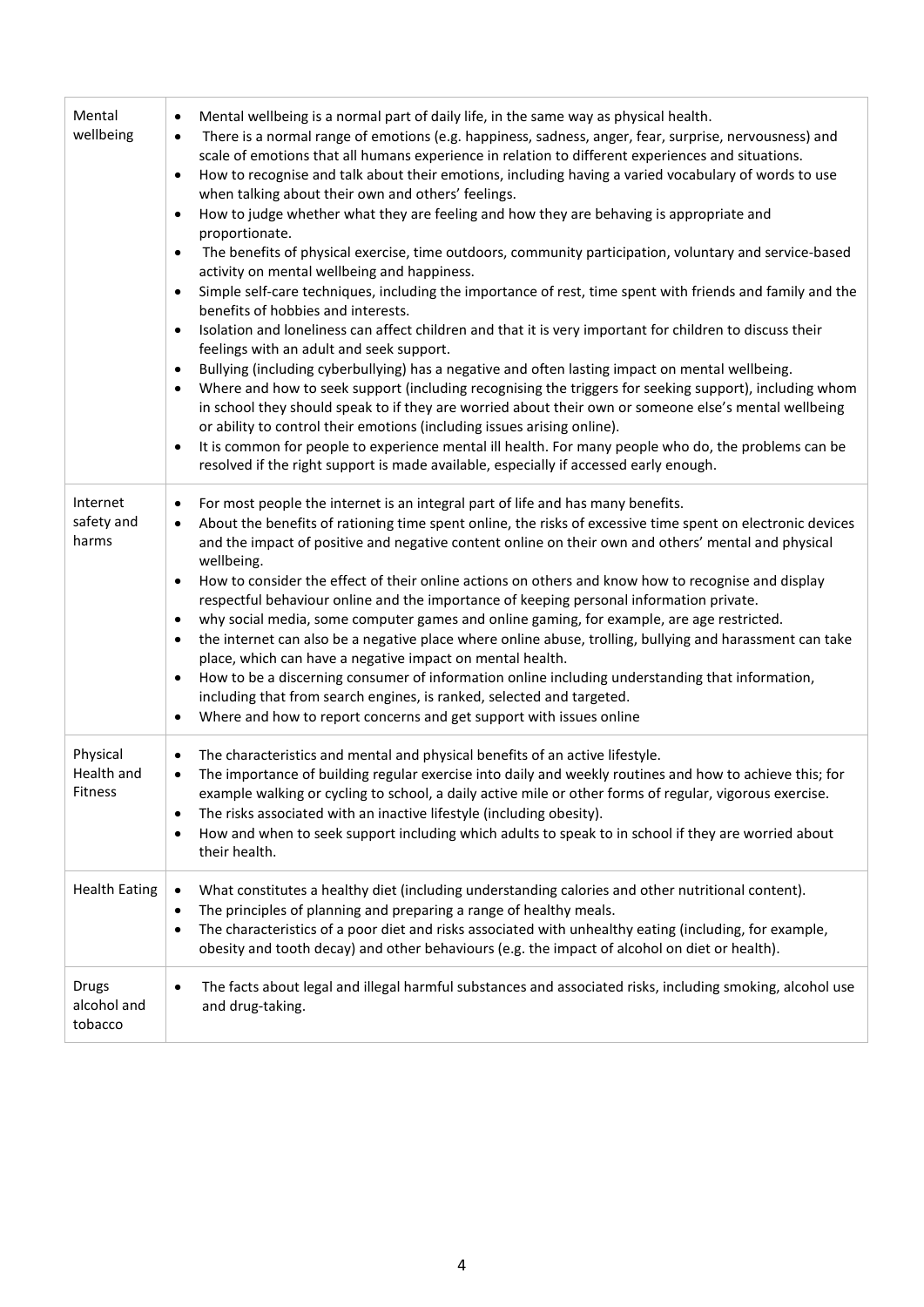| Health and<br>Prevention       | How to recognise early signs of physical illness, such as weight loss, or unexplained changes to the body.<br>$\bullet$<br>About safe and unsafe exposure to the sun, and how to reduce the risk of sun damage, including skin<br>$\bullet$<br>cancer.<br>The importance of sufficient good quality sleep for good health and that a lack of sleep can affect<br>٠<br>weight, mood and ability to learn.<br>About dental health and the benefits of good oral hygiene and dental flossing, including regular check-<br>٠<br>ups at the dentist.<br>About personal hygiene and germs including bacteria, viruses, how they are spread and treated, and the<br>٠<br>importance of hand washing.<br>The facts and science relating to allergies, immunisation and vaccination.<br>٠ |
|--------------------------------|----------------------------------------------------------------------------------------------------------------------------------------------------------------------------------------------------------------------------------------------------------------------------------------------------------------------------------------------------------------------------------------------------------------------------------------------------------------------------------------------------------------------------------------------------------------------------------------------------------------------------------------------------------------------------------------------------------------------------------------------------------------------------------|
| <b>Basic First</b><br>Aid      | How to make a clear and efficient call to emergency services if necessary.<br>٠<br>Concepts of basic first-aid, for example dealing with common injuries, including head injuries.<br>$\bullet$                                                                                                                                                                                                                                                                                                                                                                                                                                                                                                                                                                                  |
| Changing<br>adolescent<br>body | Key facts about puberty and the changing adolescent body, particularly from age 9 through to age 11<br>$\bullet$<br>including physical and emotional changes.<br>About menstrual wellbeing including the key facts about the menstrual cycle.<br>٠                                                                                                                                                                                                                                                                                                                                                                                                                                                                                                                               |

## **Delivery**

Relationships and Health Education is taught throughout the whole school curriculum. This includes within the Personal, Social, Health Education (PSHE) curriculum, science curriculum, Physical Education (PE), computing and some aspects are included in religious education (RE).

Pupils will mainly be taught in their class groups. Single gender lessons will be used as deemed appropriate by the school. It is important to note that separated groups may have different activities the messages and information they receive will be consistent. It is important that children learn about all changes not just their own.

Through effective organisation and delivery of the subject, we will ensure that:

- Core knowledge is sectioned into units of manageable size.
- The required content is communicated to pupils clearly, in a carefully sequenced way, within a planned scheme of work.
- Teaching includes sufficient and well-chosen opportunities and contexts for pupils to embed new knowledge so that it can be used confidently in real-life situations.

In addition, teachers will:

- Deliver a high-quality and age-appropriate relationships and health curriculum in line with school and statutory requirements.
- Use a variety of teaching methods and resources to provide an engaging curriculum that meets the needs of all pupils.
- Ensure they do not express personal views or beliefs when delivering the programme.
- Model positive attitudes to relationships and health education.
- Respond to any safeguarding concerns in line with the Child Protection and Safeguarding Policy.

### **Questions**

Teachers will attempt to answer pupils' questions and concerns in a sensitive, age and development appropriate manner. Individual teachers will use that skill and discretion in these situations and refer to Relationships and Health Education Lead.

Teachers will apply the following principles:

• Clear ground rules will be established and set out for each session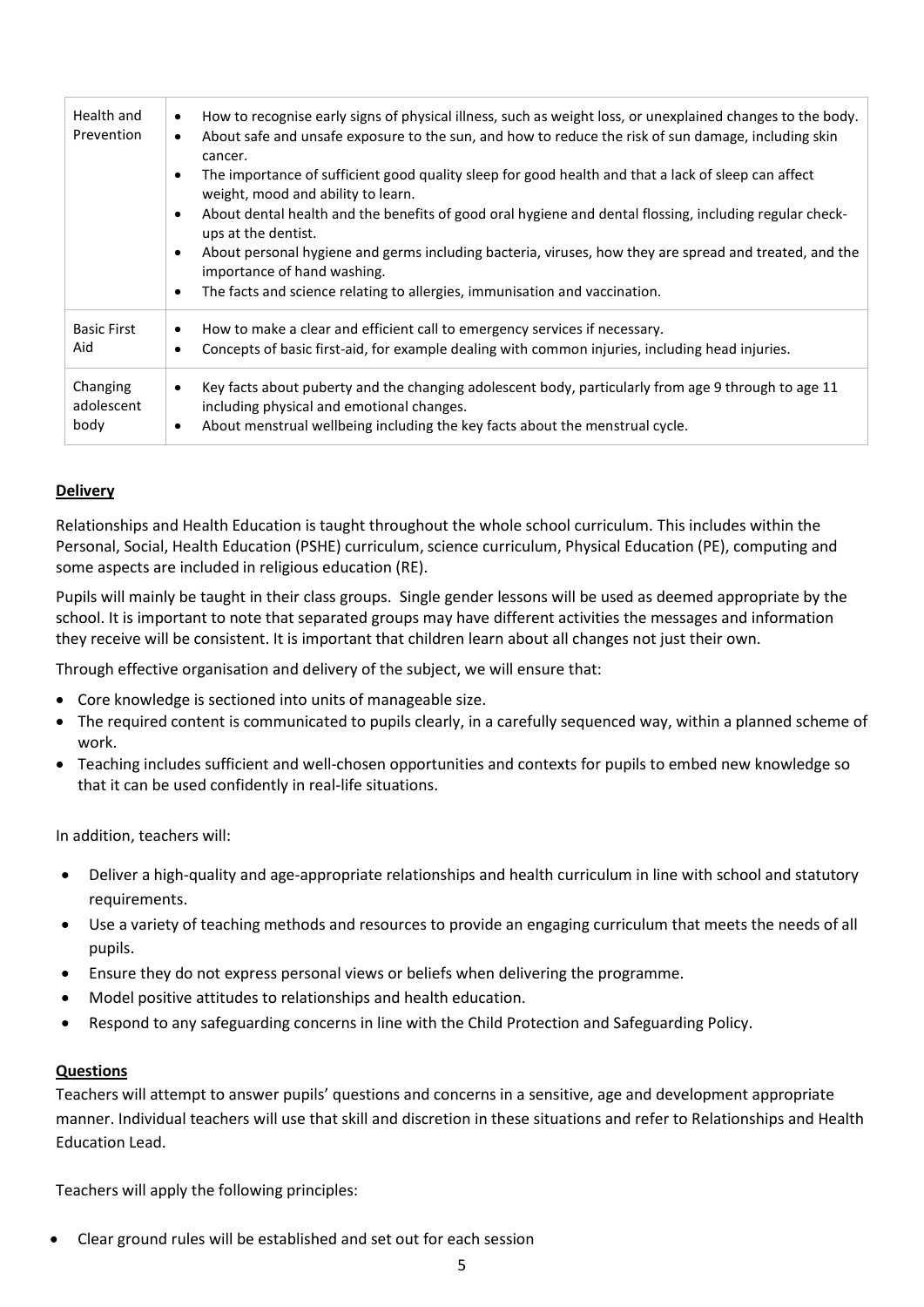- Pupil questions will be encouraged and opportunities to ask questions openly and in private i.e. post it notes will be provided
- Clarity about the topics being taught will be shared with pupils
- If a child's question is not appropriate to answer in front of the class, the teacher will explain calmly that this is not part of today's discussion and will discuss later.
- Individual questions may be answered by the teacher at the end of the session.
- Some questions may be referred to the child's parents to provide an answer, in these circumstances the class teacher will make contact.

All staff members at the school will undergo training on a yearly basis to ensure they are up-to-date with the relationship and health education programme and associated issues.

Members of staff responsible for teaching the subjects will undergo further training led by the relationships, sex and health education subject leader, to ensure they are fully equipped to teach the subjects effectively.

Training of staff will also be scheduled around any updated guidance on the programme and any new developments, which may need to be addressed in relation to the programme.

# **Equality and accessibility**

The school creates a safe environment where all staff and children are respected and free to express their beliefs and opinions without fear of discrimination. Moreover, the school understands its responsibilities in relation to the Equality Act 2010, specifically that it must not unlawfully discriminate against any pupil or parent because of their:

- Age
- Sex or sexual orientation
- Race
- Disability
- Religion or belief
- Gender reassignment
- Pregnancy or maternity
- Marriage or civil partnership

The school is committed to making reasonable adjustments wherever possible to promote accessibility and inclusivity of the curriculum. The school understands that pupils with SEND or other needs (such as those with social, emotional or mental health needs) are entitled to learn about relationships and health education, and the programme will be designed to be inclusive of all pupils.

Teachers will understand that they may need to be more explicit and adapt their planning of work and teaching methods in order to appropriately deliver the programme to pupils with SEND or other needs.

The curriculum will be taught within the context of family life taking care to ensure that there is no stigmatisation of children based on their home circumstances (families can include a mum and a dad, blended families (step/half siblings) single parent families, LGBT parents, families headed by grandparents, adoptive parents, foster parents/carers amongst other structures) along with reflecting sensitively that some children may have a different structure of support around them (for example: looked after children or young carers).

Provisions under the Equality Act 2010 allow our school to take positive action, where it can be evidenced to be proportionate, to respond to particular disadvantages affecting a group because of a protected characteristic. When deciding whether support is necessary to support pupils with a particular protected characteristic, we will consider our pupils' needs, including the gender and age range of our pupils.

In order to foster healthy and respectful peer-to-peer communication and behaviour between boys and girls, the school implements a robust Behaviour Policy, which set out expectations of pupils.